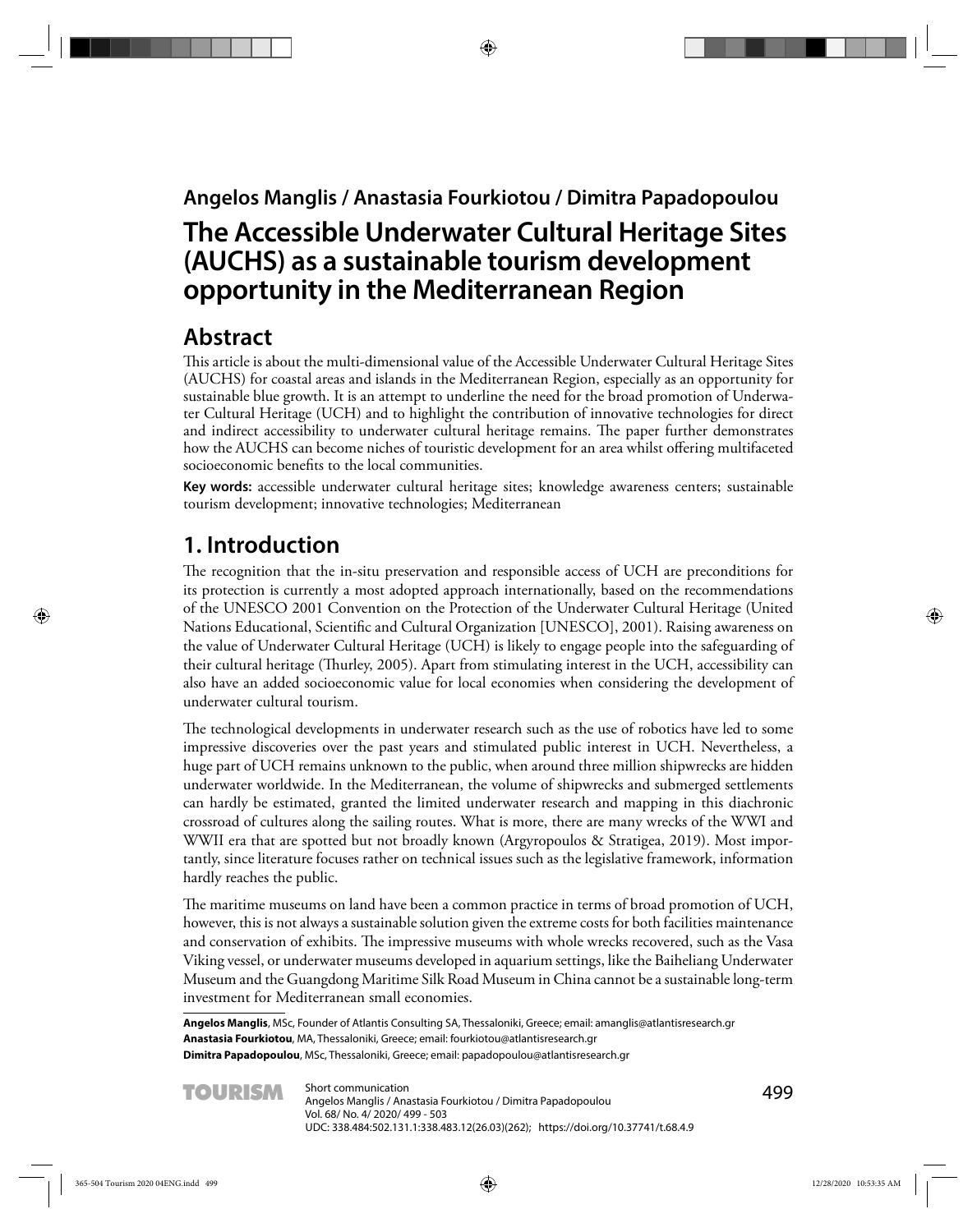What calls is for UCH be reachable to all, not only in terms of responsible physical accessibility but also captured in its original cultural and environmental context. This work intends to highlight the interrelation between accessibility to UCH and sustainable tourism development and discuss the benefits related to the operation of Accessible Underwater Cultural Heritage Sites (AUCHS). In this context, it introduces the BLUEMED model that has developed innovative technologies and Knowledge Awareness Centers to attract both divers and general public to AUCHS, aiming at promoting UCH and enhancing sustainable local tourism development in islands and coastal areas in the Mediterranean.

### **2. AUCHS for sustainable tourism development**

In the Mediterranean, there have been different approaches for the in-situ promotion of AUCHS in terms of responsible accessibility. In Croatia, for example, what has been mostly adopted is the placement of protective frames over the cultural remains (Zmaić, 2009), while in Italy the Underwater Archaeological Park of Baia has encouraged the active role of diving centers achieving a full-time operation of the site (Stefanile, 2016). Depending on the type of remains (material, preservation state, accessibility), different management strategies must apply to different characteristics - the same framework cannot be applicable to shipwrecks of metal frame, submerged architectural remains or ancient cargo amphorae.

In addition, physical accessibility should not only be limited to the design of dive trails in terms of protection of remains but also take into account the satisfaction of visitors and the provision of contextual and appealing information (Bruno, Lagudi, & Barbieri, 2018). To this purpose, the integration of innovative technologies has offered indirect accessibility for both researchers and visitors where they cannot physically approach (Skarlatos et al., 2016), while the development of virtual dive trails has increased visitability at the actual sites (James, 2018).

From a different perspective, despite their appeal to divers, AUCHS are not considered as a destination for tourists. In fact, while coastal tourism is among the priorities of the EU strategy for Blue Growth (EU Commission, 2017), however, promotional strategies tend to focus on the marine sources and neglect the cultural assets (Henderson, 2019). On the contrary, tourists seem to recognise cultural richness in general as a strong asset of a tourism destination ( Vodeb & Nemec Rudež, 2017), while even the residents perceive cultural heritage as highly important in terms of benefits for the community, among others creating a sense of pride and identity for their region (Chand, 2013). Therefore, informing and engaging both locals and tourists on the cultural wealth can support sustainable cultural tourism in the area and generate several socioeconomic benefits (Petrić, 2007). Challenges of UCH related to the blue growth global trends (Papageorgiou, 2019) or tourism (El-Kady, 2017) need to be addressed so that UCH is also included to the discussion.

AUCHS can be beneficial for the local communities on a socioeconomic level (Tikkanen, 2012; Beattie-Edwards, 2016). Recreational diving if combined with underwater cultural assets can be a drive for economic development for coastal and island economies. In fact, alternative tourism is an emerging trend globally (Dwyer, Edwards, Mistilis, Adler, Scott, & Cooper, 2008) while according to Professional Association for Diving Instructors (PADI, 2019) scuba divers reach currently 27 million around the world. AUCHS can generate direct and indirect revenues for the community, since apart from diving fees and equipment other expenses may be considered, too, such as for accommodation, food or other services or activities in the area. Granted that cultural tourists are considered as highly educated high spenders (Richards, 2011) AUCHS can be considered as a profitable "market". Not only can they upgrade the touristic attractiveness of coastal areas and islands but also extend the touristic season. In general, the investment on underwater cultural tourism can become a growing market increasing the economic activity in coastal or island areas.

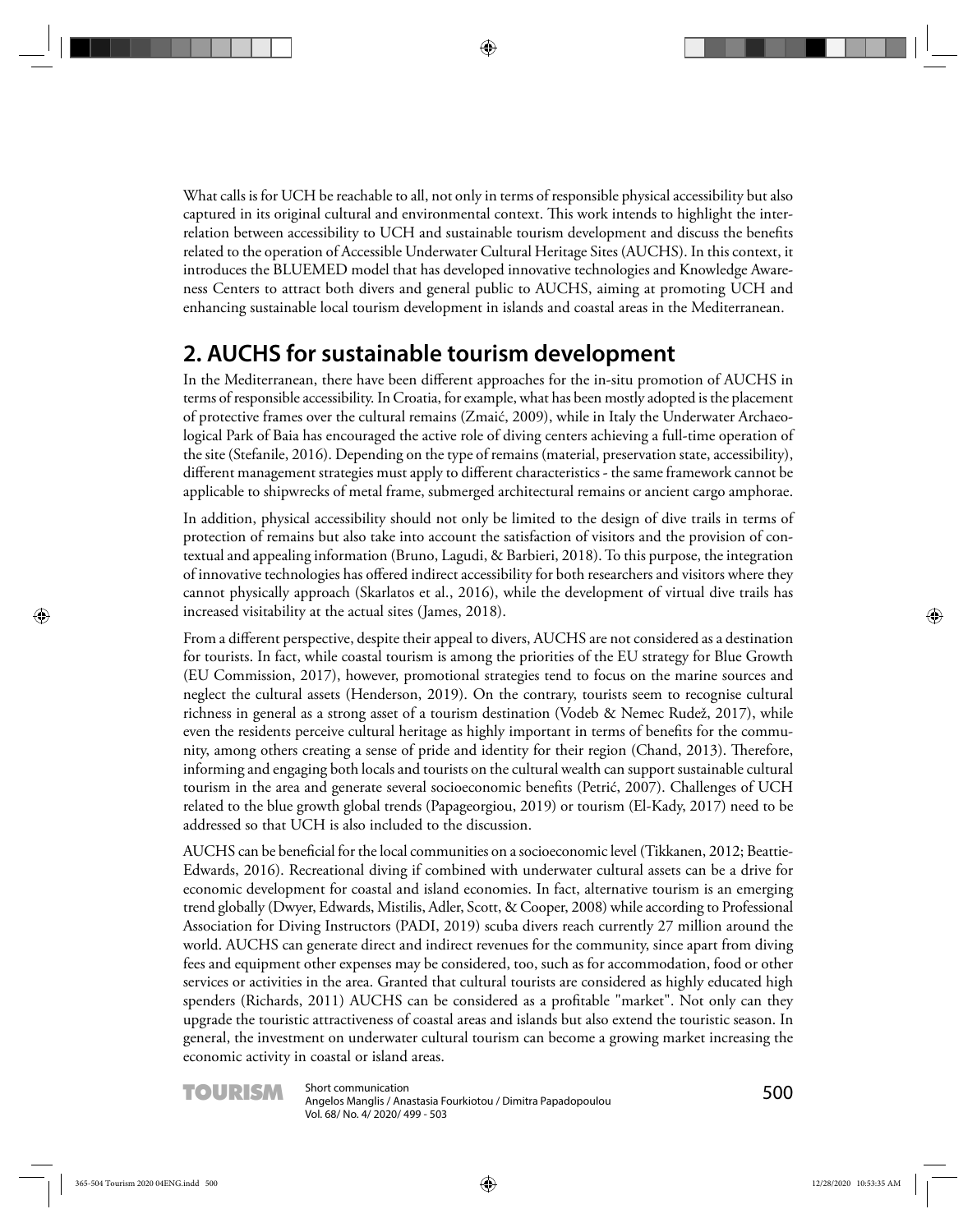AUCHS can be a sustainable investment since it requires limited funding compared to other investments, like tourism infrastructure. What is required is an integrated model that focuses on sustainable management, responsible accessibility, and engagement of stakeholders, based on cooperation among competent authorities, managing bodies and other interested parties.

# **3. A model for tourism promotion of AUCHS**

Under the Interreg Med 2014-2020, the BLUEMED project introduced a model with an overall goal to "Align/Integrate regional development policies, plans and management practices for Underwater Museums and Diving Parks for a tourism promotion of underwater natural and cultural heritage, in accordance with the principles of Sustainable, Responsible, Blue growth". BLUEMED aimed at coastal and island sustainable tourism development and was based upon the operation of AUCHS and their promotion through Knowledge Awareness Centres (KACs). The pilot sites selected for its implementation were in 3 different countries in the Mediterranean, Italy, Greece, and Croatia.

The BLUEMED model focused on the promotion of accessible underwater cultural and natural heritage sites through innovative technologies. A key feature of the BLUEMED model was the development of an Augmented Reality diving system to upgrade dive trails and offer an advanced experience for scuba divers at the sites. Another innovation of BLUEMED was the KACs, a combination of an exhibition and an information center on land. The KACs are equipped with different technologic solutions to attract visitors and provide knowledge as well as raise awareness on the value of UCH and the marine ecosystem. The main feature of the KAC exhibition is the Virtual Reality system that offers a virtual dive even to non-divers. Through other multimedia devices such as a touch screen system, the visitors receive information in a fun way on both the cultural and the environmental features of the sites.

Most importantly, KACs can support the sustainable operation of the sites as they inform visitors about the AUCHS in the area. In fact, according to the results of a survey conducted under the BLUEMED project to the visitors of the KAC in Alonissos Island in Greece, the visit at the KAC was a strong trigger for most of the respondents to consider becoming divers or visit the AUCHS in the area. Moreover, the data of visitability showed that KACs can be popular tourist attractions in an area; the KAC in Alonissos hosted during its first operation period in summer 2020 over 1300 visitors including people from abroad. In addition, granted that the KACs can be installed at various tourism access points such as airports, museums, or exhibitions they may attract many more future visitors. Consequently, KACs add to the sustainable tourism development of an area as loci of thematic tourist attraction.

Moreover, BLUEMED management and operational framework can be adaptable to the local context and support sustainable performance of AUCH sites and KACs. To this purpose, a Roadmap for the replicability of the BLUEMED model and good practices is available. In terms of sustainability, a solid methodology was developed as a tool for the evaluation of operation performance of both KACs and AUCHS, with Key Performance Indicators (KPIs) that for the first time in the Mediterranean considered the environmental characteristics, the cultural context, the socioeconomic impact and the touristic development prospects.

Aiming at the creation of a network of AUCHS in the Mediterranean to support a sustainable thematic touristic product for coastal and island regions, a web platform was developed (http://meddiveinthepast. eu/web/bluemed) to provide archaeological and touristic information supported by multimedia material along with the opportunity for a virtual dive at the pilot sites. Memoranda of Understanding with stakeholders further supported the building of this network among interested parties, including

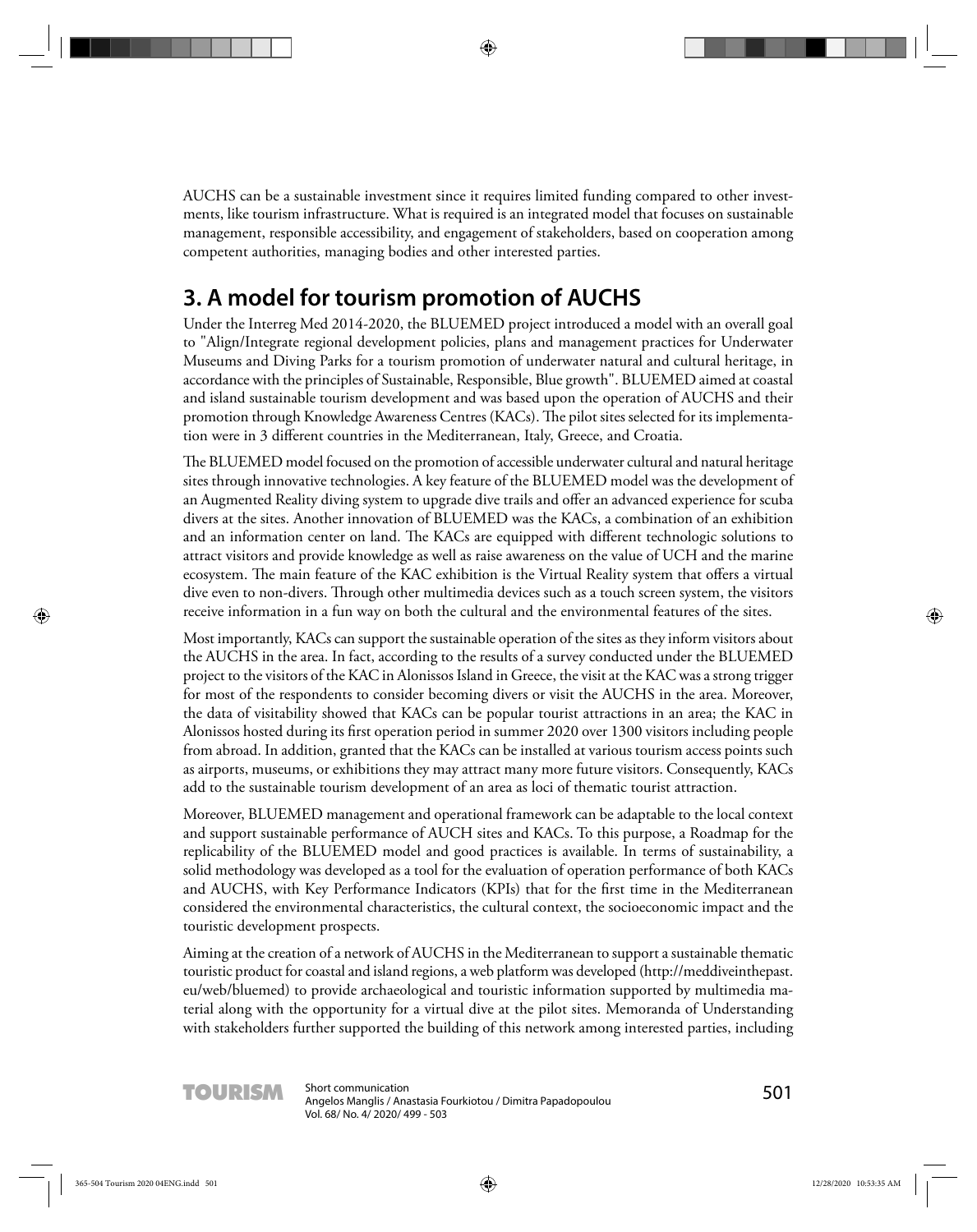managing bodies of Marine Protected Areas, local, regional and national public competent authorities, Maritime or Underwater Archaeology Museums, diving or tourism operators, research Institutions and University departments related to marine research or underwater archaeology, or local clubs and associations of a cultural or environmental interest.

### **4. Conclusions and implications**

This paper has aimed to demonstrate how the AUCHS can enhance blue growth in the Mediterranean region, where coastal or island small scale economies can benefi t from such a low-cost investment. Knowledge Awareness Centers and application of innovative technologies can support their sustainable operation and stimulate touristic interest in the area, attracting both divers and non-divers.

AUCHS can enhance tourism development in coastal or island areas, especially when the offered services are of high quality and the overall tourism infrastructure in the area satisfy the visitor needs (accommodation, transportation and food services etc.). This can be further leveled up when more than one nearby AUCH sites are combined during a visit. In this case, a weekly-based tourism destination allows divers to explore the area around or combine this visit during a longer travel, even in two to three different countries in the case of international travelers. When other tourism attractions such as on-land museums are available, the whole area becomes even more attractive to the visitor, especially for cultural tourists.

Policy makers and marine stakeholders need to acknowledge the role of AUCHS in enhancing sustainable growth in coastal areas and consider them in future decision making and planning. UCH is not included in spatial planning and tourism strategy development, even though it is an important asset of blue growth for coastal and island economies. Despite hosting unique underwater cultural remains on the seabed, most Mediterranean countries leave such assets unexploited and do not take advantage of such potentially major tourism attractions that can upgrade the attractiveness and re-profile visitors to the area.

#### **References**

- Argyropoulos, V., & Stratigea, A. (2019). Sustainable management of underwater cultural heritage: The route from discovery to engagement - open issues in the Mediterranean. Heritage 2(2), 1588–1613.
- Beattie-Edwards, M. (2016). England's protected wreck diver trails and the economic value of a protected wreck. In Ministerio de Educación, Cultura y Deporte (Ed.), A heritage for mankind. Proceedings of the 5th International Congress on Underwater Archaeology (IKUWA V) (pp.198–212). Cartagena, Spain.
- Bruno, F., Lagudi, A., & Barbieri, L. (2018). Virtual reality technologies for the exploitation of underwater cultural heritage. In F. Remondino, A. Georgopoulos, D. González-Aguilera & P. Agrafiotis (Eds.), Latest developments in reality-based 3D surveying and modelling (pp. 220–236). Basel, Switzerland: MDPI.
- Chand, M. (2013). Residents' perceived benefits of heritage and support for tourism development in Pragpur, India. Tourism: An International Interdisciplinary Journal, 61(4), 379–394.
- Dwyer, L., Edwards, D., Mistilis, N., Scott, N., Roman, C., & Cooper, C. (2008). Megatrends underpinning tourism to 2020: An analysis of key drivers for change. CRC for Sustainable Tourism. Retrieved from http://sustain.pata.org/wpcontent/uploads/2014/12/80046-Dwyer\_TourismTrends2020-WEB.pdf
- El‐Kady, M. (2017). Potentials of underwater cultural heritage in tourism from the perspective of tour guiding in Alexandria, Egypt. Journal of Tourism Research, 17, 222–238.
- EU Commission. (2017). Report on the blue growth strategy. Towards more sustainable growth and jobs in the blue economy: Commission staff working document on Blue growth 2013-2016. Retrieved from https://ec.europa.eu/ maritimeaffairs/sites/maritimeaffairs/files/swd-2017-128.en.pdf